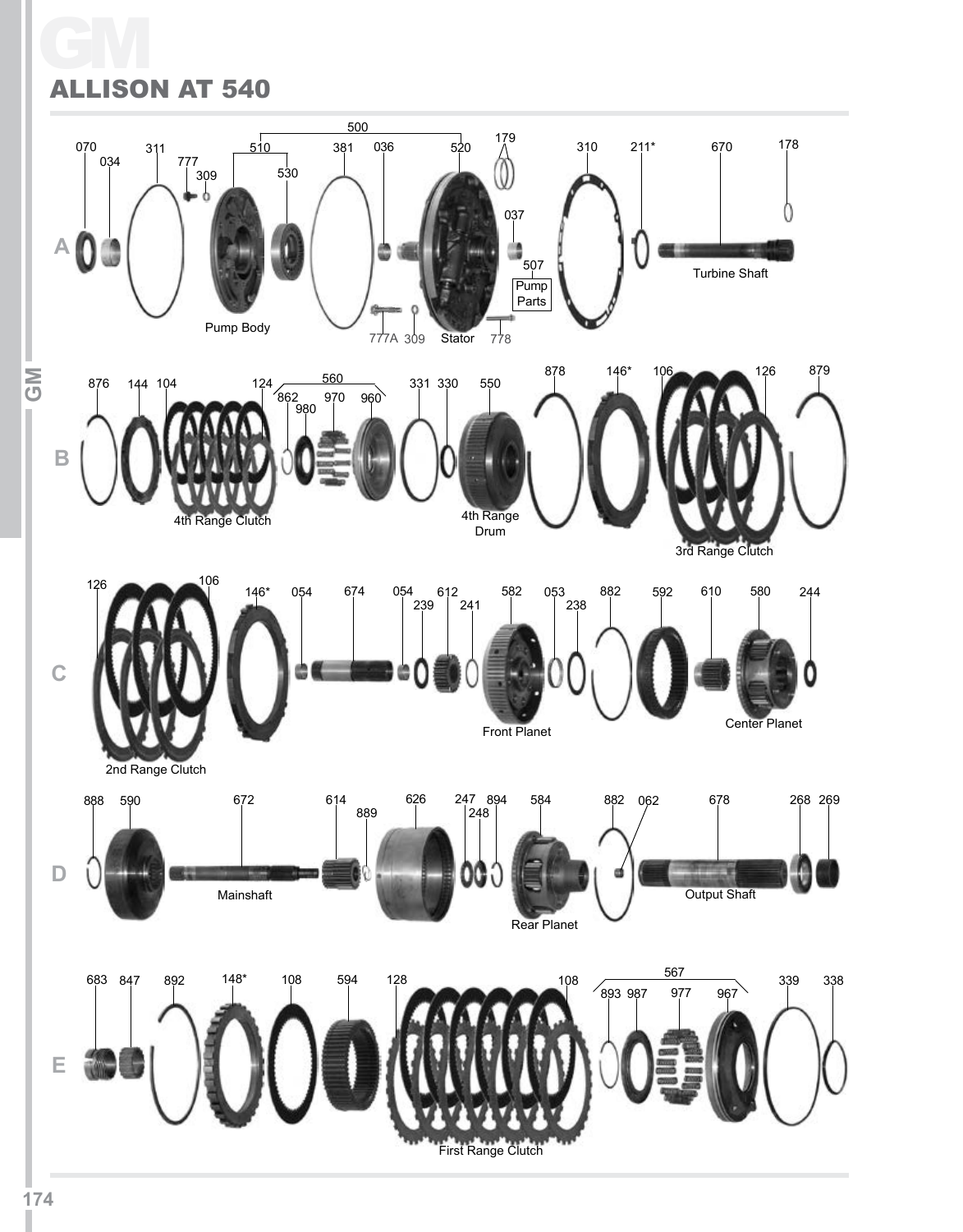#### Allison GM AT 540

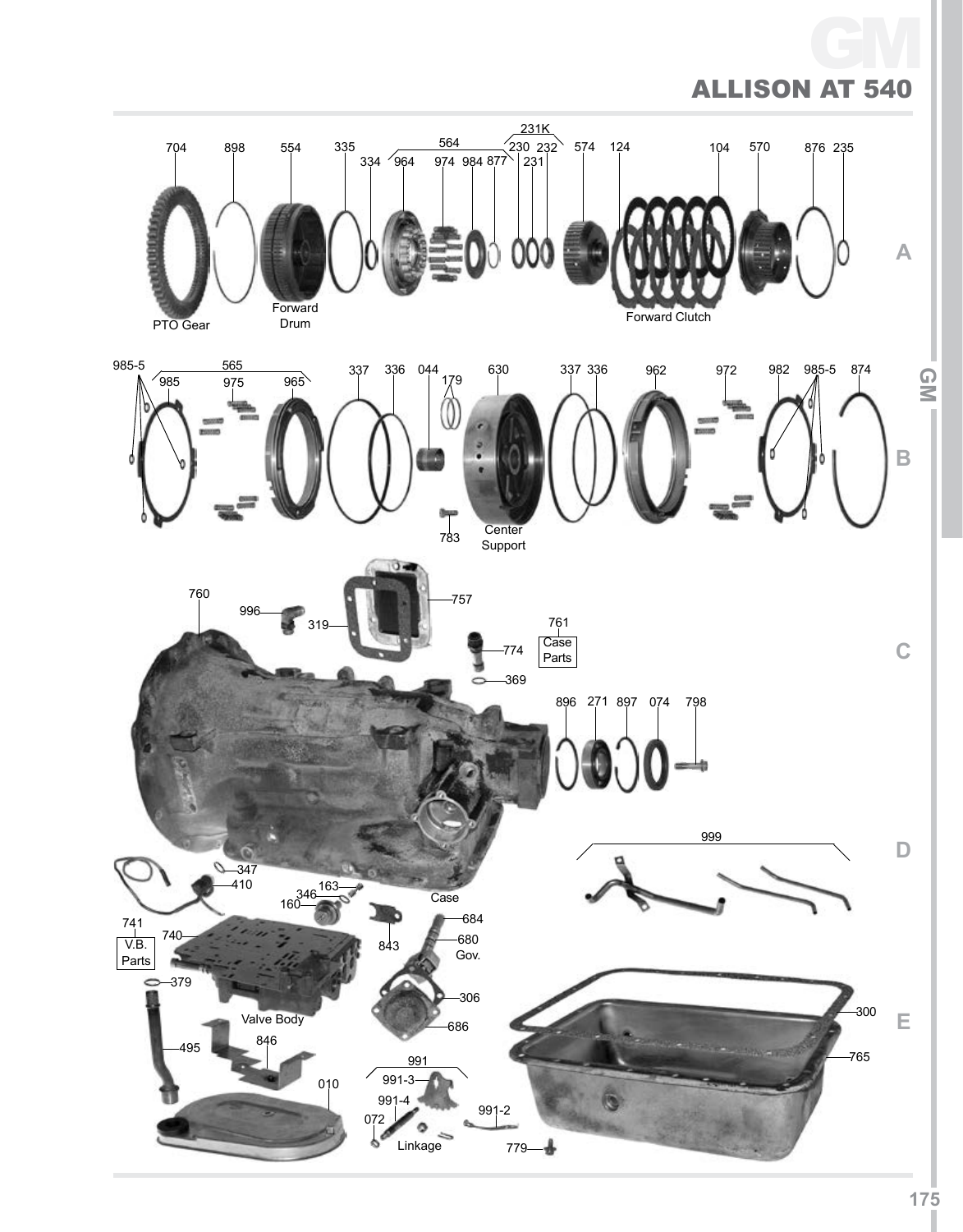## **ALLISON AT 540**

|                | ILL# | Part# |                                                                                                                                               | <b>QTY</b> | REF# |
|----------------|------|-------|-----------------------------------------------------------------------------------------------------------------------------------------------|------------|------|
|                |      |       | <b>OVERHAUL KITS</b>                                                                                                                          |            |      |
|                |      |       |                                                                                                                                               |            |      |
|                |      |       |                                                                                                                                               |            |      |
|                |      |       | <b>MASTER L/STEEL KITS</b><br><b>STATE OF STATE OF STATE OF STATE OF STATE OF STATE OF STATE OF STATE OF STATE OF STATE OF STATE OF STATE</b> |            |      |
|                |      |       |                                                                                                                                               |            |      |
|                |      |       |                                                                                                                                               |            |      |
|                |      |       | <b>MASTER W/STEELS KITS</b>                                                                                                                   |            |      |
|                |      |       |                                                                                                                                               |            |      |
|                |      |       |                                                                                                                                               |            |      |
|                |      |       | <b>FILTERS</b>                                                                                                                                |            |      |
|                |      |       |                                                                                                                                               |            |      |
|                |      |       |                                                                                                                                               |            |      |
|                |      |       |                                                                                                                                               |            |      |
|                |      |       |                                                                                                                                               |            |      |
|                |      |       | <b>FILTER KITS</b>                                                                                                                            |            |      |
|                |      |       |                                                                                                                                               |            |      |
|                |      |       |                                                                                                                                               |            |      |
| $\overline{C}$ |      |       |                                                                                                                                               |            |      |
|                |      |       | <b>BUSHINGS</b>                                                                                                                               |            |      |
|                |      |       |                                                                                                                                               |            |      |
|                |      |       |                                                                                                                                               |            |      |
|                |      |       |                                                                                                                                               |            |      |
|                |      |       |                                                                                                                                               |            |      |
|                |      |       |                                                                                                                                               |            |      |
|                |      |       |                                                                                                                                               |            |      |
|                |      |       |                                                                                                                                               |            |      |
|                |      |       |                                                                                                                                               |            |      |
|                |      |       |                                                                                                                                               |            |      |
|                |      |       |                                                                                                                                               |            |      |
|                |      |       |                                                                                                                                               |            |      |
|                |      |       |                                                                                                                                               |            |      |
|                |      |       |                                                                                                                                               |            |      |
|                |      |       |                                                                                                                                               |            |      |
|                |      |       |                                                                                                                                               |            |      |
|                |      |       |                                                                                                                                               |            |      |
|                |      |       |                                                                                                                                               |            |      |
|                |      |       | <b>METAL CLAD SEALS</b>                                                                                                                       |            |      |
|                |      |       |                                                                                                                                               |            |      |
|                |      |       |                                                                                                                                               |            |      |
|                |      |       |                                                                                                                                               |            |      |
|                |      |       |                                                                                                                                               |            |      |
|                |      |       | <b>FRICTIONS</b>                                                                                                                              |            |      |
|                |      |       |                                                                                                                                               |            |      |
|                |      |       |                                                                                                                                               |            |      |
|                |      |       |                                                                                                                                               |            |      |
|                |      |       |                                                                                                                                               |            |      |
|                |      |       |                                                                                                                                               |            |      |
|                |      |       | <b>STEELS</b>                                                                                                                                 |            |      |
|                |      |       |                                                                                                                                               |            |      |
|                |      |       |                                                                                                                                               |            |      |
|                |      |       |                                                                                                                                               |            |      |
|                |      |       |                                                                                                                                               |            |      |
|                |      |       |                                                                                                                                               |            |      |
|                |      |       |                                                                                                                                               |            |      |
|                |      |       | <b>PRESSURE PLATES</b>                                                                                                                        |            |      |
|                |      |       |                                                                                                                                               |            |      |
|                |      |       |                                                                                                                                               |            |      |
|                |      |       |                                                                                                                                               |            |      |
|                |      |       |                                                                                                                                               |            |      |
|                |      |       |                                                                                                                                               |            |      |
|                |      |       | <b>MODULATORS</b>                                                                                                                             |            |      |
|                |      |       |                                                                                                                                               |            |      |
|                |      |       |                                                                                                                                               |            |      |
|                |      |       | <b>SEALING RINGS</b>                                                                                                                          |            |      |
|                |      |       |                                                                                                                                               |            |      |
|                |      |       |                                                                                                                                               |            |      |
|                |      |       |                                                                                                                                               |            |      |
|                |      |       |                                                                                                                                               |            |      |
|                |      |       | <b>WASHERS &amp; BEARINGS</b>                                                                                                                 |            |      |
|                |      |       |                                                                                                                                               |            |      |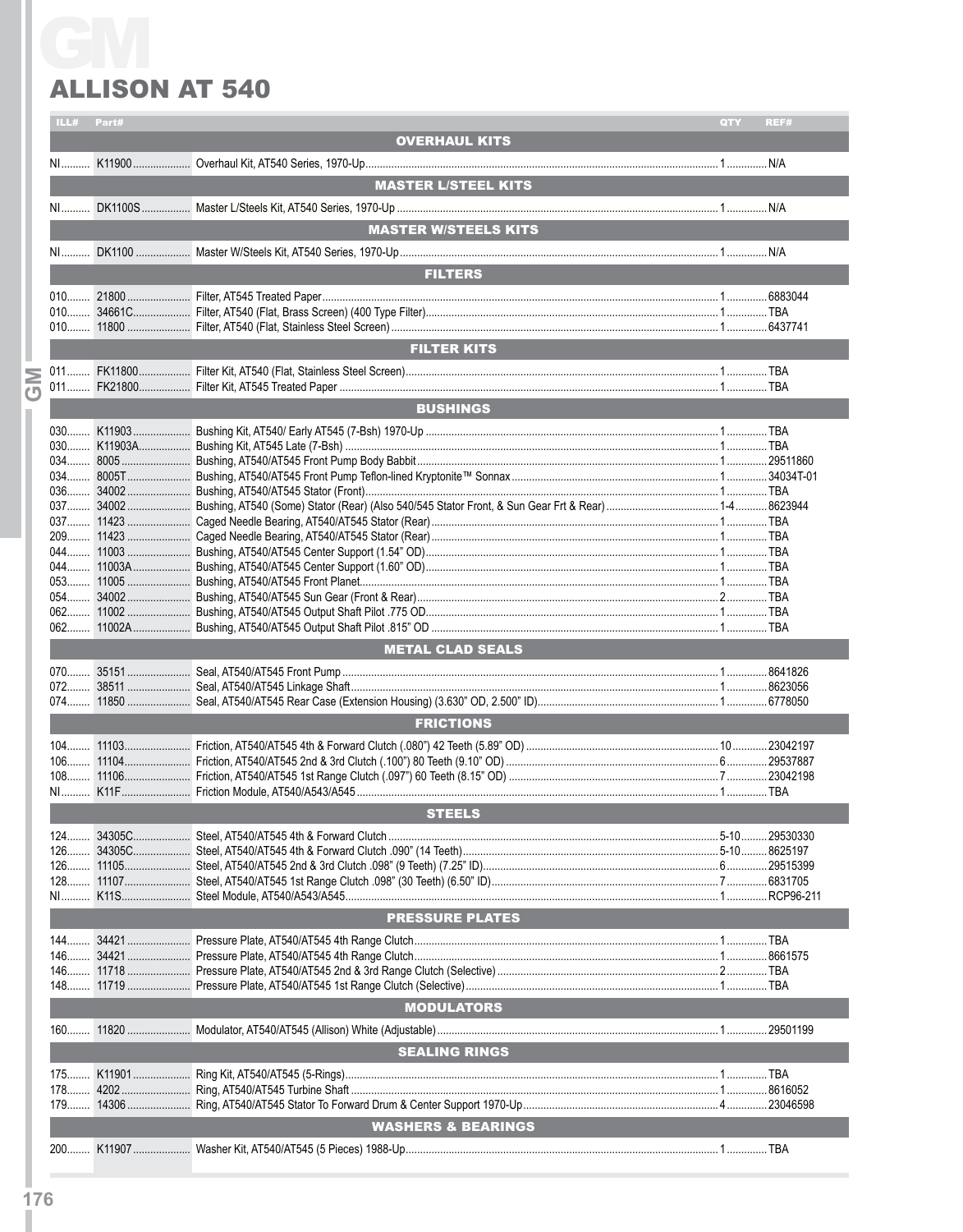## **ALLISON AT 540**

| ILL# Part# |             |                                        | QTY | REF# |
|------------|-------------|----------------------------------------|-----|------|
|            |             |                                        |     |      |
|            |             |                                        |     |      |
|            |             |                                        |     |      |
|            |             |                                        |     |      |
|            |             |                                        |     |      |
|            |             |                                        |     |      |
|            |             |                                        |     |      |
|            |             |                                        |     |      |
|            |             |                                        |     |      |
|            |             |                                        |     |      |
|            |             |                                        |     |      |
|            |             |                                        |     |      |
|            |             |                                        |     |      |
|            |             |                                        |     |      |
|            |             |                                        |     |      |
|            |             |                                        |     |      |
|            |             |                                        |     |      |
|            |             |                                        |     |      |
|            |             | <b>GASKETS &amp; RUBBER COMPONENTS</b> |     |      |
|            |             |                                        |     |      |
|            |             |                                        |     |      |
|            |             |                                        |     |      |
|            |             |                                        |     |      |
|            |             |                                        |     |      |
|            |             |                                        |     |      |
|            |             |                                        |     |      |
|            |             |                                        |     |      |
|            |             |                                        |     |      |
|            |             |                                        |     |      |
|            |             |                                        |     |      |
| 335        |             |                                        |     |      |
|            |             |                                        |     |      |
|            |             |                                        |     |      |
|            |             |                                        |     |      |
| $379$      |             |                                        |     |      |
|            |             |                                        |     |      |
|            |             | <b>TECHNICAL MANUALS</b>               |     |      |
|            |             |                                        |     |      |
|            |             | <b>ELECTRICAL COMPONENTS</b>           |     |      |
|            |             |                                        |     |      |
|            |             |                                        |     |      |
|            |             |                                        |     |      |
|            |             |                                        |     |      |
|            |             | <b>MISCELLANEOUS COMPONENTS</b>        |     |      |
|            |             |                                        |     |      |
|            |             |                                        |     |      |
|            |             | <b>PUMPS &amp; PUMP COMPONENTS</b>     |     |      |
|            |             |                                        |     |      |
|            |             |                                        |     |      |
|            |             |                                        |     |      |
| 510        |             |                                        |     |      |
|            |             |                                        |     |      |
|            |             |                                        |     |      |
|            |             |                                        |     |      |
|            | 520 11912AA |                                        |     |      |
|            |             |                                        |     |      |
|            |             | <b>DRUMS &amp; CLUTCH HUBS</b>         |     |      |
|            |             |                                        |     |      |
|            |             |                                        |     |      |
|            |             |                                        |     |      |
|            |             |                                        |     |      |

QM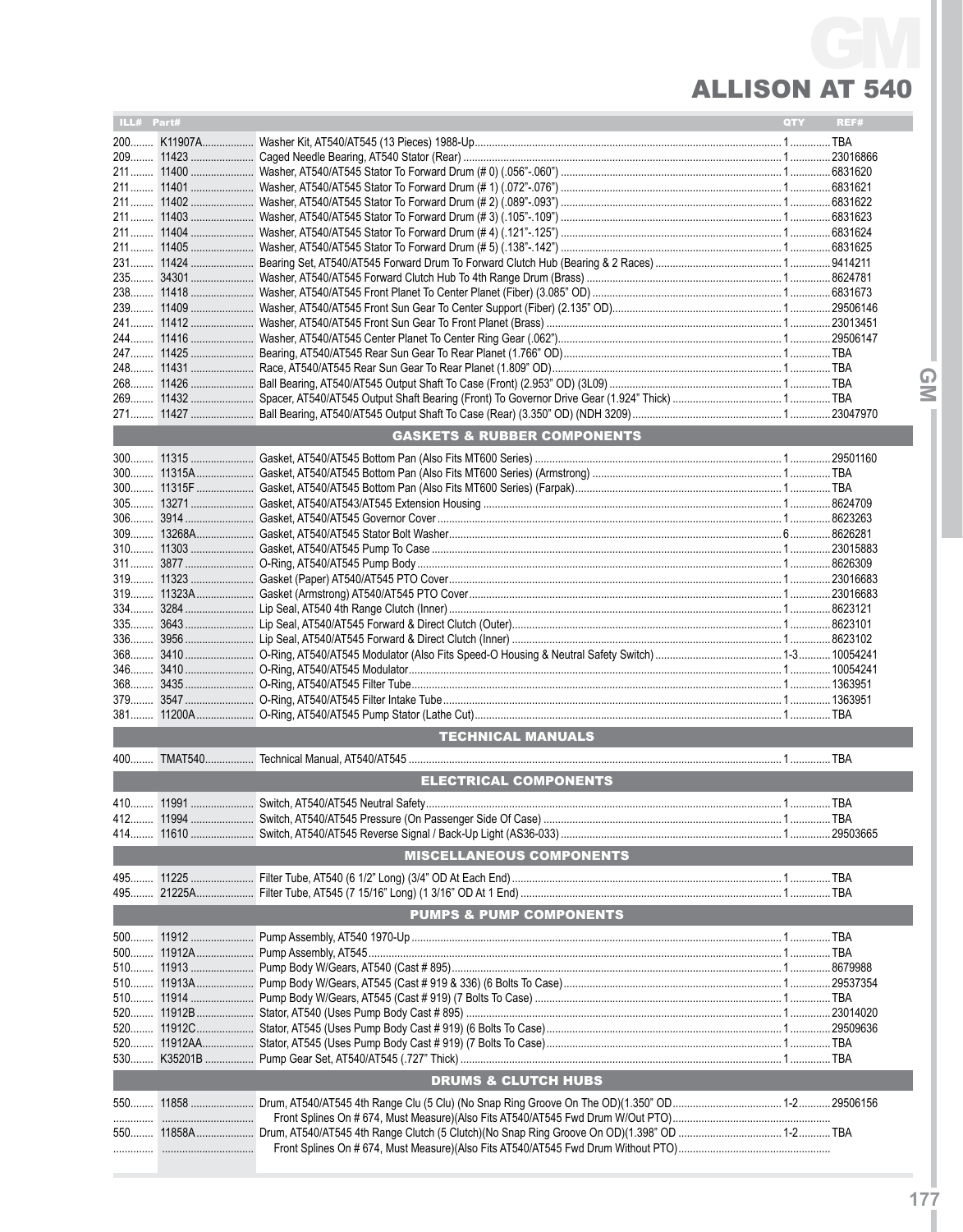# **ALLISON AT 540**

|   | ILL# Part#                      |  |                                                         | QTY REF# |  |  |  |
|---|---------------------------------|--|---------------------------------------------------------|----------|--|--|--|
|   |                                 |  |                                                         |          |  |  |  |
|   |                                 |  |                                                         |          |  |  |  |
|   |                                 |  |                                                         |          |  |  |  |
|   |                                 |  |                                                         |          |  |  |  |
|   |                                 |  |                                                         |          |  |  |  |
|   |                                 |  |                                                         |          |  |  |  |
|   |                                 |  | <b>PLANETS, RING GEARS, SUN GEARS &amp; SUPPORTS</b>    |          |  |  |  |
|   |                                 |  |                                                         |          |  |  |  |
|   |                                 |  |                                                         |          |  |  |  |
|   |                                 |  |                                                         |          |  |  |  |
|   |                                 |  |                                                         |          |  |  |  |
|   |                                 |  |                                                         |          |  |  |  |
|   |                                 |  |                                                         |          |  |  |  |
|   |                                 |  |                                                         |          |  |  |  |
| Σ |                                 |  |                                                         |          |  |  |  |
|   |                                 |  |                                                         |          |  |  |  |
|   |                                 |  |                                                         |          |  |  |  |
|   |                                 |  |                                                         |          |  |  |  |
|   |                                 |  |                                                         |          |  |  |  |
|   |                                 |  |                                                         |          |  |  |  |
|   |                                 |  |                                                         |          |  |  |  |
|   |                                 |  | <b>SHAFTS &amp; GOVERNORS</b>                           |          |  |  |  |
|   |                                 |  |                                                         |          |  |  |  |
|   |                                 |  |                                                         |          |  |  |  |
|   |                                 |  |                                                         |          |  |  |  |
|   |                                 |  |                                                         |          |  |  |  |
|   |                                 |  |                                                         |          |  |  |  |
|   |                                 |  |                                                         |          |  |  |  |
|   |                                 |  |                                                         |          |  |  |  |
|   |                                 |  |                                                         |          |  |  |  |
|   |                                 |  |                                                         |          |  |  |  |
|   |                                 |  |                                                         |          |  |  |  |
|   |                                 |  |                                                         |          |  |  |  |
|   |                                 |  |                                                         |          |  |  |  |
|   |                                 |  |                                                         |          |  |  |  |
|   |                                 |  | <b>VALVE BODIES</b>                                     |          |  |  |  |
|   |                                 |  |                                                         |          |  |  |  |
|   |                                 |  |                                                         |          |  |  |  |
|   | <b>CASES, COVERS &amp; PANS</b> |  |                                                         |          |  |  |  |
|   |                                 |  |                                                         |          |  |  |  |
|   |                                 |  |                                                         |          |  |  |  |
|   |                                 |  |                                                         |          |  |  |  |
|   |                                 |  |                                                         |          |  |  |  |
|   |                                 |  |                                                         |          |  |  |  |
|   |                                 |  |                                                         |          |  |  |  |
|   |                                 |  |                                                         |          |  |  |  |
|   |                                 |  |                                                         |          |  |  |  |
|   |                                 |  |                                                         |          |  |  |  |
|   |                                 |  |                                                         |          |  |  |  |
|   |                                 |  |                                                         |          |  |  |  |
|   |                                 |  |                                                         |          |  |  |  |
|   |                                 |  | <b>SNAP RINGS, PISTONS, SPRINGS &amp; MISCELLANEOUS</b> |          |  |  |  |
|   |                                 |  |                                                         |          |  |  |  |
|   |                                 |  |                                                         |          |  |  |  |
|   |                                 |  |                                                         |          |  |  |  |
|   |                                 |  |                                                         |          |  |  |  |
|   |                                 |  |                                                         |          |  |  |  |
|   |                                 |  |                                                         |          |  |  |  |
|   |                                 |  |                                                         |          |  |  |  |
|   |                                 |  |                                                         |          |  |  |  |
|   |                                 |  |                                                         |          |  |  |  |
|   |                                 |  |                                                         |          |  |  |  |
|   |                                 |  |                                                         |          |  |  |  |